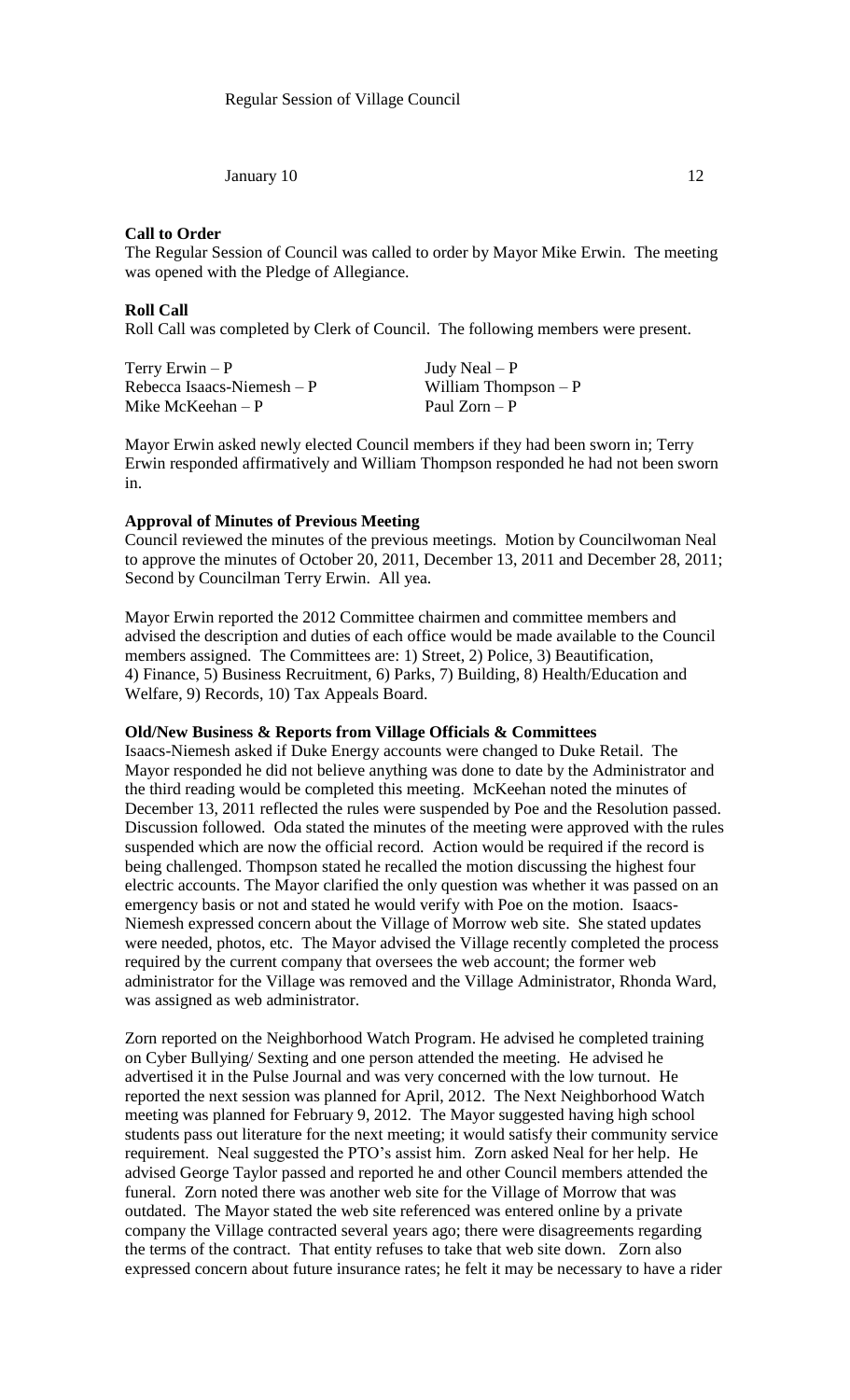#### January  $10 \t\t 12$

to ensure rates don't increase significantly. Isaacs-Niemesh responded and stated she spoke with Derek Pierce who advised he would shop other carriers in March, if necessary, to keep cost down.

Councilman Thompson stated he wanted to set the record straight; regarding the eighteen wheelers that were removed from Morrow Plaza; the credit belonged to Mayor Erwin and thanked him for making that happen. He raised a procedural question regarding not being sworn in previously and asked if the Village controlled that. Mayor Erwin advised he went to the County to be sworn in on the 29<sup>th</sup>. Discussion followed. Oda discussed the ruling regarding the swearing in of elected individuals; he reported it states one must be sworn in before undertaking the official duties of the office. He did not know if a problem existed due to his swearing in not taking place before the onset of the meeting. Thompson asked Oda if he could be sworn in at that time. Oda administered the oath of office.

Motion by Neal to appoint Councilman McKeehan as Vice-Mayor; Second by Terry Erwin. All yea by roll call. Motion Carried. McKeehan stated it was an honor and thanked Council members for the opportunity.

Neal applauded Terry Erwin and William Thompson on their elections as new Council members for the Village of Morrow. She also reported she saw the new police cruiser and it was a very nice automobile.

The Mayor completed the second reading of Ordinance #19-11 for 2011 Appropriations and Resolution #21-11, transferring four electric utility accounts to Duke Retail.

Isaac-Niemesh raised a question regarding Resolution #21-11 for Duke Energy. Discussion followed. Oda clarified Council's options regarding the Resolution which reflected the rules suspended in the December 13, 2011 minutes.

Fiscal Officer Kathie Koehler reported all financial records were rolled over for the 2012. She stated the books were in balance and there was a carryover. She advised, at the next meeting, the financial report would be discussed.

Chief Heath Kilburn stated it was good to see Ron Maag and the new Council members at the meeting. He reported he negotiated crime lab costs and they will be the same as 2011 rates, a savings of \$1,800. Kilburn advised the old patrol car was ready for sale on Gov Deals and he is working on the disposition of other vehicles now in the Village garage. The Chief acknowledged a gentleman complained about a broken pole near Centers place. Tim Erwin stated it was cleaned up earlier that day.

Solicitor Oda recommended Council pass and adopt a Resolution on personnel policies for credit card use. McKeehan stated he thought a policy was already in place. Koehler stated it never passed. Koehler also advised State Auditors would be in Morrow near the end of January.

Motion by McKeehan to suspend the rules and waive three readings of Resolution #1-12; second by Neal. All yea by roll call. Motion by Terry Erwin to adopt Resolution #1-12, adopting credit card use policy for Village personnel; second by Neal. All yea by roll call. Motion carried.

Oda raised a question on the copier contract. The Mayor clarified Comdoc was a new provider with new contract provisions and cost savings. The prior contract would expire in February and the first reading of Resolution #25-11 was completed in December. Kilburn asked if Anderson 2012 (Ohio Rev. Code) was received. Oda stated he would check the month of the prior approval. He advised it was normally April.